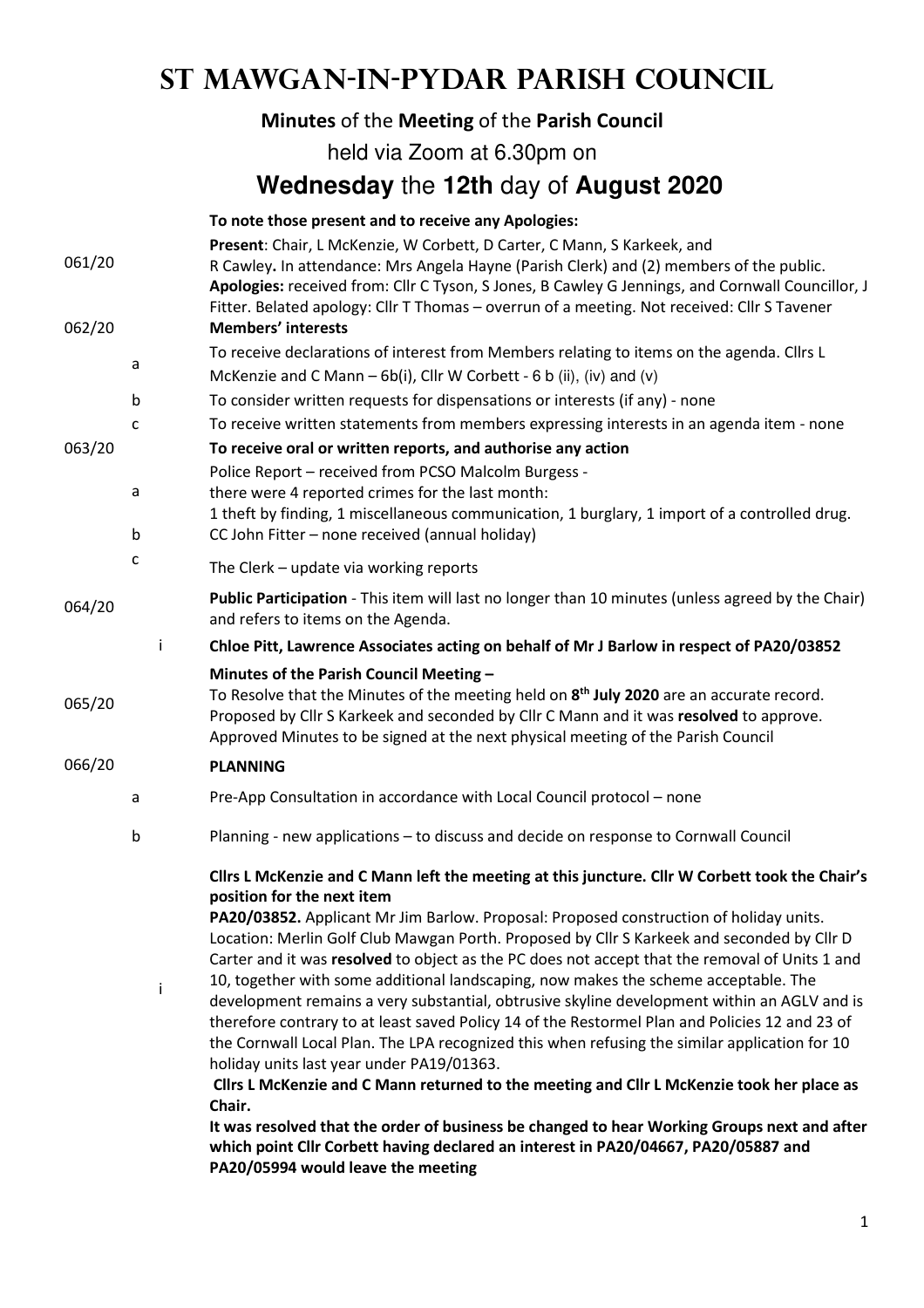a

i

iii

**WORKING GROUPS** - to receive reports – circulated prior to the meeting, and agree any necessary action and expenditure:

## Amenities –

St Mawgan toilets – toilet contract. Mr Prowse had expressed an interest to terminate the toilet cleaning contract. A two week short term arrangement had been agreed with Mrs S Juleff by delegated decision (18) whilst tenders could be invited from interested parties – advertisement placed in Newquay Voice 12/08/20 (delegated decision 19), at a cost of £65+VAT. The Clerk had previously circulated her report that she had been advised of two anti-social incidents in the disabled toilet between Monday evening and Tuesday morning and that these

have been logged with Police. The Plans for the accessible toilet have been submitted to the Local Planning Authority, and the electrician had returned to site to install a hand dryer in the Gents toilets. Additional works (delegated decision 20) - to undertake an Electrical Condition Report and to replace the light between the toilets in the plumbing void had been circulated. Reef Water Supplies Ltd had conducted the microbiological and legionella analysis and all was found to be satisfactory.

ii Burial Ground –resurfacing of the burial ground will form an agenda item in September

Playground – to review safe re-opening. Risk Assessment previously circulated. Proposed by Cllr L McKenzie and seconded by Cllr D Carter and it was **resolved** to maintain the closure and review in September, when children return to school.

Transport and Rights of Way – Speeding traffic at Bolingey – Trevenna Cross reported to PCSO Parry and she had spoken with residents about their concerns. Cars parked on corner at

- iv Carloggas junction – **Action**: Clerk to raise whether this section is adopted with Highways. Cllr Corbett reported ragwort on the roadside from the B3276 to the Airport – **Action:** Clerk to report to Cormac.
- v Beach and Environment recycling station at the beach will form an agenda item in September

## **Cllr W Corbett left the meeting at this juncture**

 $066/20$  b

**Planning -** new applications – to discuss and decide on response to Cornwall Council resumed

**PA20/04667.** Applicant: Mr and Mrs Chris and Fiona Heritage. Proposal: Construction of annex/holiday unit to replace existing studio/garage. Location: Beach View Trenance Mawgan Porth. Proposed by Cllr S Karkeek and seconded by Cllr D Carter and it was **resolved** to object. The PC objected to PA18/04488 the application to rebuild 'Beach view' (granted on appeal),

ii considering it to be overdevelopment of the site. The PC considers this application represents further overdevelopment of the site, which does not respect the setting within Trenance (CLP policies 2 & 12). Furthermore, it is questionable whether the best use of land here is to create another holiday unit, when Mawgan Porth already has plenty of holiday accommodation (CLP policy 21).

**PA20/05832.** Applicant Mr Neil Wynn. Proposal: Works to trees in a conservation area namely, fell two Sycamore trees (1 and 2). Location: Lanvean House Lanvean St Mawgan. **As this** 

iii **application is for works to trees in a Conservation Area, it will be decided under delegated authority.**

**PA20/05877.** Applicant Susan and William Schofield**.** Proposal: Application for Outline Planning Permission with some matters reserved for the Construction of two dwellings (access only). Location: Land North OF Chy Dewetha Trenance Mawgan Porth. Proposed by Cllr S Karkeek and

iv seconded by Cllr C Mann and it was **resolved** to object as there has been no change in policy since the previous application to develop this site (PA16/07180) was refused on appeal in November 2017.

**PA20/05994.** Applicant Mr & Mrs C Foster**.** Proposal: Construction of a replacement dwelling (existing dwelling to be demolished) to vary Condition 2 (approved plans) of Application No.

v PA19/04257 dated 31st July 2019. Location: Little Tredragon Tredragon Road Mawgan Porth. Proposed by Cllr S Karkeek and seconded by Cllr C Mann and it was **resolved** no objection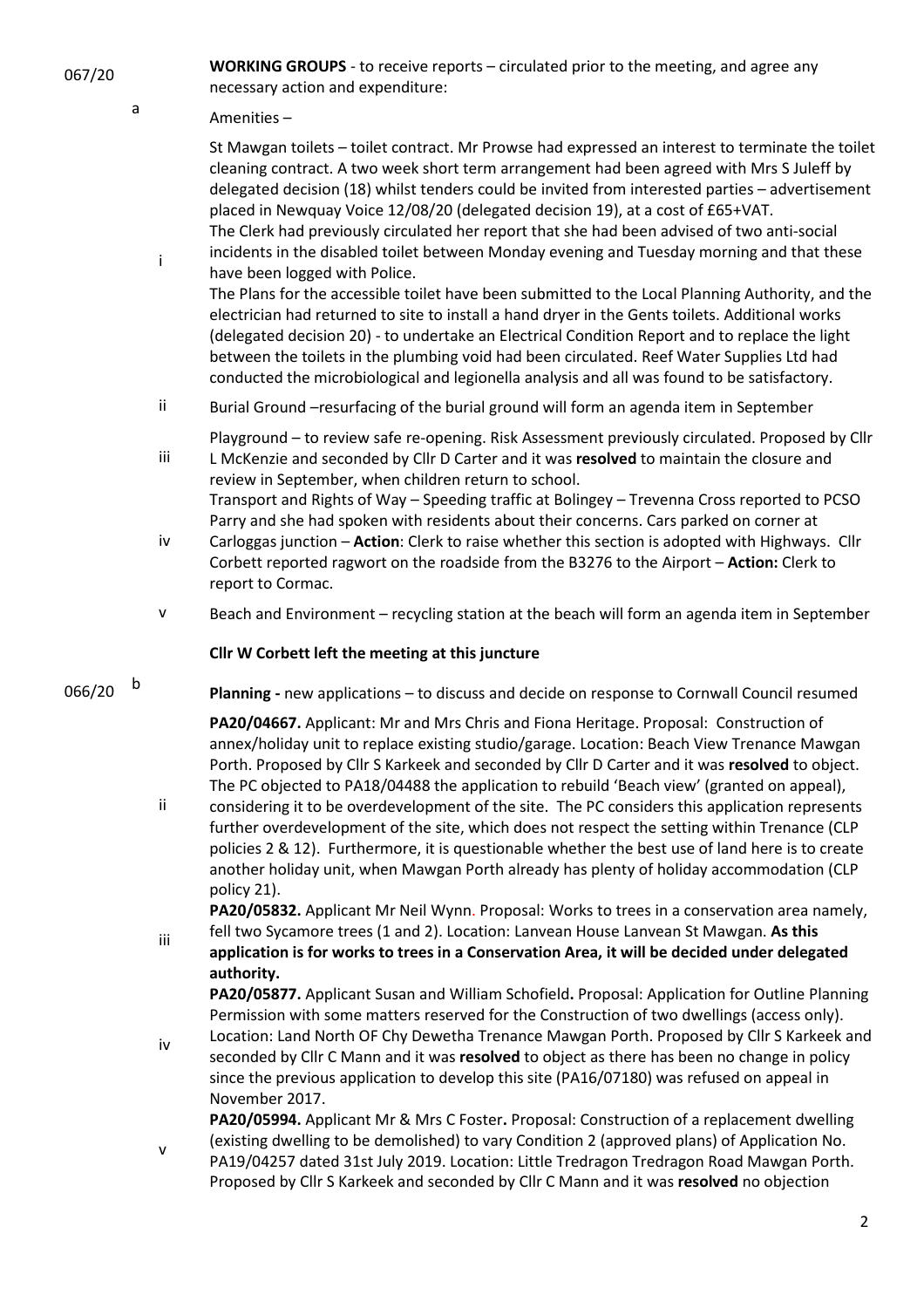|        | $\mathsf{C}$ |              | To consider planning applications received before meeting                                                                                                                                                                                                                                                                                                                                                   |
|--------|--------------|--------------|-------------------------------------------------------------------------------------------------------------------------------------------------------------------------------------------------------------------------------------------------------------------------------------------------------------------------------------------------------------------------------------------------------------|
|        | d            |              | To note Advices and Decisions by Cornwall Council:                                                                                                                                                                                                                                                                                                                                                          |
|        |              | Ť            | PA19/08940. Applicant Mawgan Porth Holiday Parks Ltd. Proposal: Variation of condition 3 of<br>C2/10/00772 - (Removal of condition 2 of C2/91/00105 for the extension of occupancy season<br>of 60 units to allow all year-round use). Location: The Park Mawgan Porth.<br>Planning Committee scheduled for 10 <sup>th</sup> August at 10.00 am online. The PC was represented by<br>Cllr W Corbett. Noted. |
|        |              | ii           | PA20/04286. Applicant Dr and Mrs Cooper. Proposal: Variation of 1 (plans) of PA19/09301<br>(Construction of extensions and alterations, plus detached garage without compliance with<br>condition 1 of PA19/00965). Location Hylton Lanvean St Mawgan. Noted.                                                                                                                                               |
|        |              | iii          | PA20/03247 APPROVED Applicant: Mr Andrew McCutcheon. Proposal: Redevelopment of site<br>with replacement dwelling with variation of condition 2 (plans approved) of decision<br>PA19/05218 dated 08/04/2020. Location: Green Hedges Trenance Mawgan Porth TR8 4DA.                                                                                                                                          |
|        |              | iv           | PA20/03994 APPROVED Applicant: Homeroot Ltd. Proposal: Construction of two dwellings with<br>variation of condition 2 (approved plans) of decision no. PA18/07809 dated 27/11/2018.<br>Location: Well Cottage Trevarrian TR8 4AQ. Noted.                                                                                                                                                                    |
|        |              | $\mathsf{V}$ | PA20/04479 Prior approval not req'd (AF/TEL/DEM) Applicant: Mrs Justyna Nagel Proposal:<br>Prior Notification for Demolition of disused RAF Air Traffic Control Tower and ancillary buildings<br>35A and 35E. Location: Newquay Cornwall Airport New Road Carloggas St Mawgan Newquay.<br>Noted.                                                                                                            |
|        |              | vi           | PA20/03343 APPROVED. Applicant: Mr And Mrs Mackeller. Proposal: Proposed side extension<br>and porch. Location: 2 Lanherne Avenue St Mawgan TR8 4EL. Noted.                                                                                                                                                                                                                                                 |
|        | e            |              | 5 day-Protocol for Local Councils - none                                                                                                                                                                                                                                                                                                                                                                    |
| 068/20 | $\mathbf f$  |              | To discuss planning enforcement issues - to refer any new issues and updates - if any. None<br><b>FINANCE and LEGISLATION:</b>                                                                                                                                                                                                                                                                              |
|        | a            |              | To note any income received: Bank Interest: £1.84                                                                                                                                                                                                                                                                                                                                                           |
|        | b            |              | Accounts - to approve invoices for payment (schedule below). Proposed by Cllr R Cawley and<br>seconded by Cllr C Mann and it was resolved to approve. Payments were subsequently<br>authorised online by Chair, Cllr D Carter and Clerk.<br>Notice of items for the next Agenda:                                                                                                                            |
| 069/20 |              |              | (note - no decisions can be taken on any item raised under this heading)<br>Beach Recycling, Clerk's Performance Review, All working groups, St Mawgan Hall takeover.                                                                                                                                                                                                                                       |
| 070/20 |              |              | Close of meeting: The meeting closed at 7.15pm                                                                                                                                                                                                                                                                                                                                                              |

## **Date of the next meeting: Wednesday 9th September 2020**

If physical meetings are still not possible due to Covid-19 restrictions,

a Zoom meeting will be scheduled.

Signed as a true record of the meeting: Chair's signature ……………………………………………..

9 th September 2020